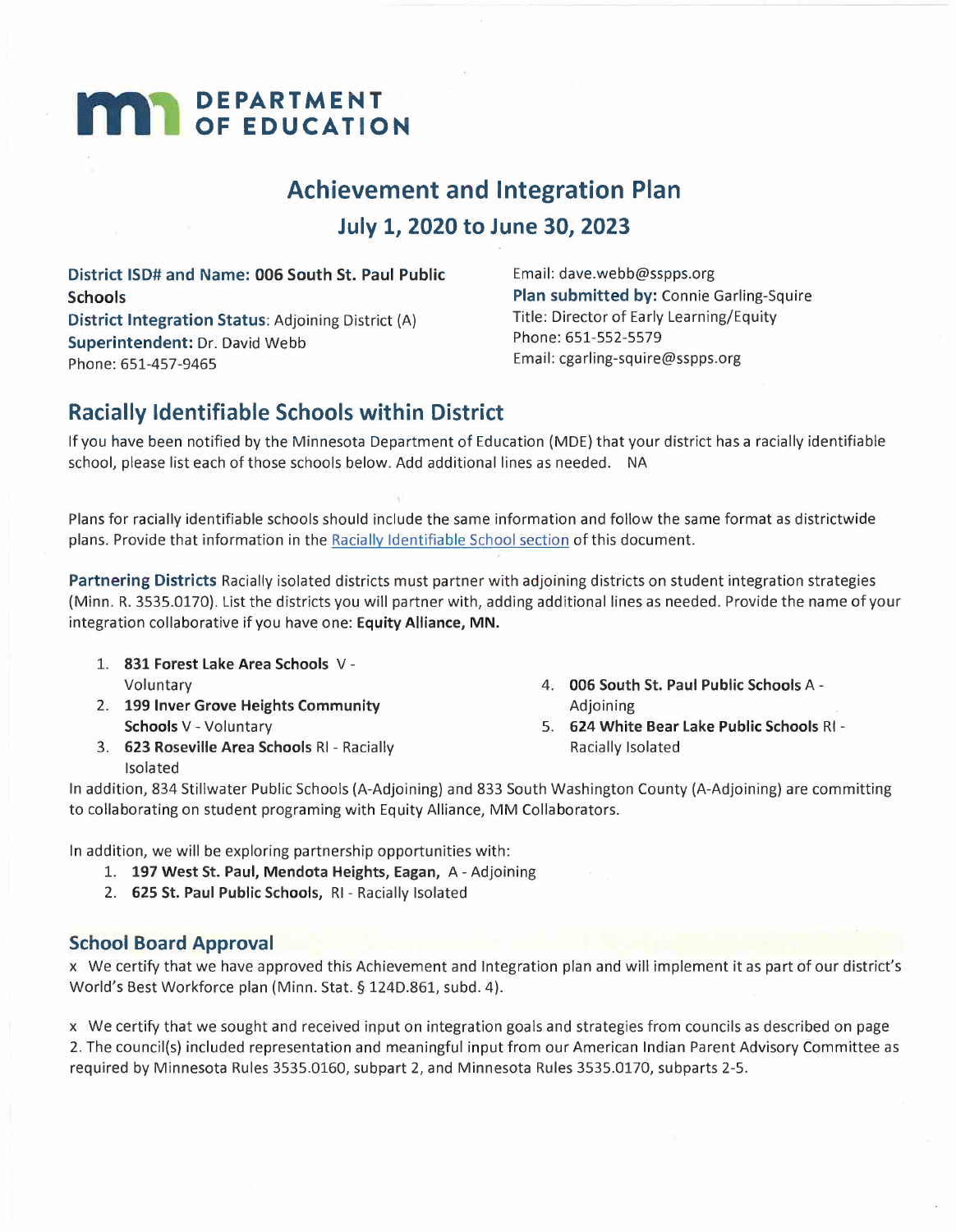Superintendent: Dr. David Webb

School Board Chair: Jeff McClellan

## 3 | 11 *|* 2020

Superintendent: Dr. David Webb<br>
Signature:<br>
School Board Chair: Jeff McClellan<br>
Signature:<br> **Bate Signed: Enter date.**<br>
Date Signed: Enter date.<br>
Date Signed: Enter date.<br>
Bate Signed: Enter date.<br>
Bate Signed: Enter date. **Date Signed: Enter date.<br>
3/11 2020**<br> **Date Signed: Enter date.** Date Signed: Enter date.<br> $\frac{3}{16}$  /2020

#### **Plan Input**

erintendent: Dr. David Webb<br>
ature:<br>
Dol Board Chair: Jeff McClellan<br>
ature:<br>
Dol Board Chair: Jeff McClellan<br>
Date Signed: Ente<br>
By Marketing Date Signed: Ente<br>
By Marketing Date Signed: Ente<br>
By Marketing Date Signed: En Minnesota School Desegregation/Integration Rule, part 3535.0170, subpart 2, requires racially isolated and adjoining districts to establish a multidistrict collaboration council to provide input on integration goals and to identify crossdistrict strategies to improve student integration.

Districts with racially identifiable schools are required to convene a community collaboration council to assist in developing integration goals and to identify ways of creating increased opportunities for integration at the racially identifiable schools (Minn. R. 3535.0160, subp. 2).

**American Indian Parent Advisory Committee** Districts with an American Indian parent advisory committee must include representation from this committee on the councils described above (Minn. R. 3535.0160, subp. 2, and 3535.0170, subp. 3).

For stakeholder input to be meaningful, it should be based on open communication and coordination that acknowledges and considers the views of all participants. For steps to ensure that input from your council is meaningful, see the Facilitation Guide in the Achievement and Integration Plan Guide, and see the Tribal Consultation Guidance.

Below, list your council members and identify American Indian parent committee members. Briefly describe council members' recommendations for your district-wide plan and for your racially identifiable school plans, as applicable. You may also include meeting dates and describe the process you used to ensure meaningful input from council members.

**Multidistrict Collaboration Council:** South St. Paul Public Schools is a member of the Equity Alliance, MN collaboration which includes the school districts of Forest Lake, Inver Grove Heights, South St. Paul, Roseville, and White Bear Lake. In addition, our American Indian Committee Chair is Renae Davis. As part of our ongoing improvement process, we have received input in planning both through a number of community conversations, data gathering efforts and meetings within the district which included student, staff and parent/community voices. Collaborative work through Equity Alliance, MN includes professional development planning, integrative offerings for students and process/leadership support for systems evaluation and change.

#### **Community Collaboration Council for Racially Identifiable School(s):** NA

## **Submitting this Plan**

Submit your completed plan as a Word document to MDE for review and approval (Minn. Stat.§ 124D.861, subd. 4). Once it's signed, scan the signature page and save it as a separate PDF. Email your plan and signature page to MDE.integration@state.mn.us.

Detailed directions and support for completing this plan can be found in the Achievement and Integration Plan Guide.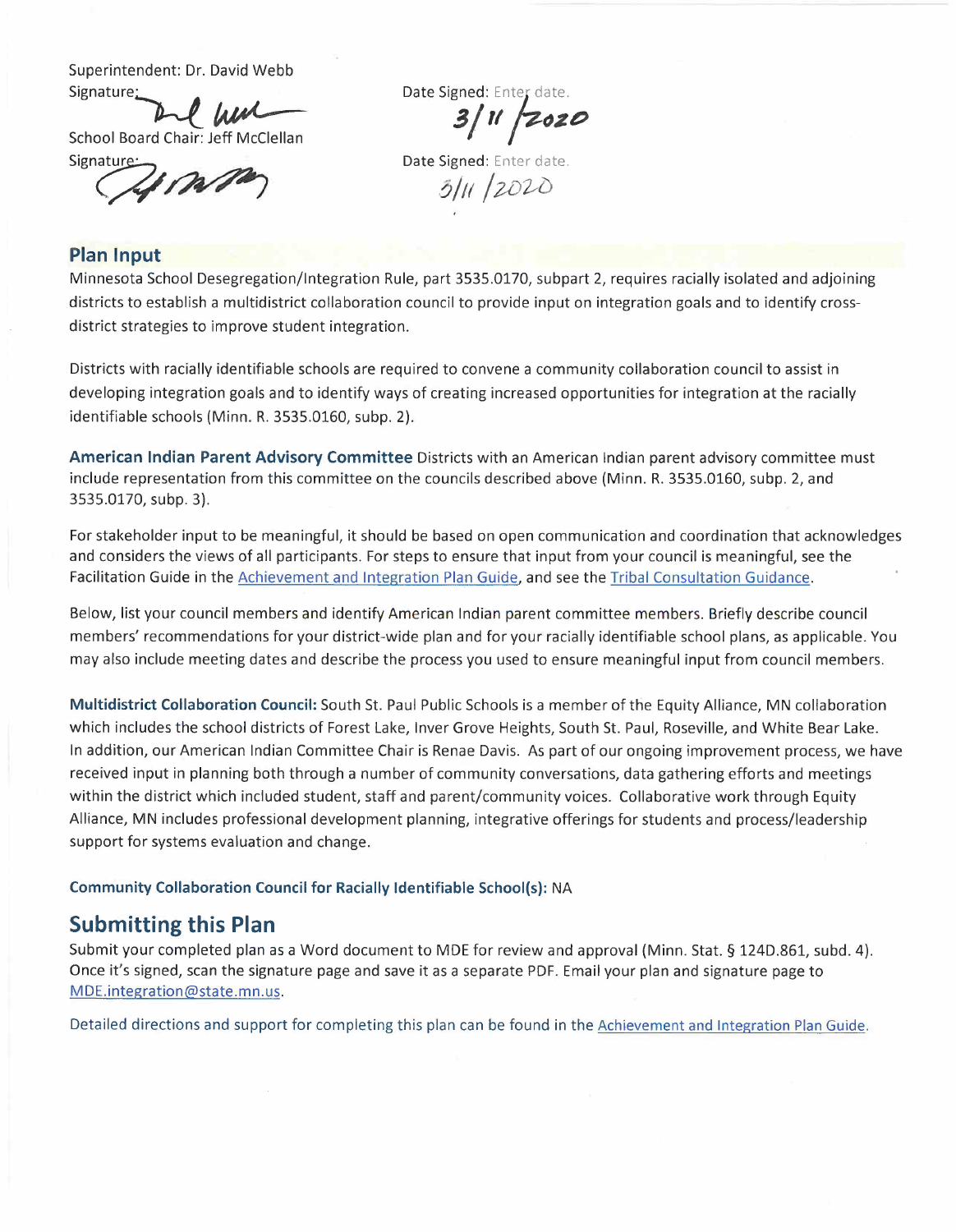## **Achievement and Integration Goals**

**Goal #1:** All racial and economic student groups' reading achievement will be no more than 10% from expected targets (i.e., at least 70% proficient) as measured by the spring MCA Reading assessment by 2023.

**Aligns with WBWF area:** All racial and economic achievement gaps between students are closed.

**Goal type:** Achievement Disparity

#### **Strategies**

#### **Strategy #1: Effective Relationships:**

**Type of Strategy:** Family engagement initiatives to increase student acheivement.

#### **Narrative description of this strategy.**

To build effective relationships and enhance our family partnerships by June, 2023 through culturally responsive practices and communication focused on student achievement; providing training for families and parent education with respect to equity, inclusion and related educational topics. We will build partnerships with families, community organizations and resources to support raising the level of academic proficiency of all students. This includes providing Cultural Liaisons and Home Visiting and direct student support dedicated to partnering with families in accessing quality programming and resources, and 360 Communities Family Support Workers will support families through "Partners for Success" programing focusing on reducing barriers to attendance and academic achievement. We will continue to provide educational and informational classes for parents of preschool to grade 12 students, and complete the development of a multi-model, multilingual communications plan.

**Location of services:** School district sites, buildings, classrooms, on-line

## **Key Indicators**

#### **Key Indicators of Progress (KIP)**

| List key indicators of progress for this strategy and annual targets for each indicator.<br>Choose indicators that will help you know if the strategy is creating the outcomes      | Target<br>2021 | <b>Target</b><br>2022 | <b>Target</b><br>2023 |
|-------------------------------------------------------------------------------------------------------------------------------------------------------------------------------------|----------------|-----------------------|-----------------------|
| you want to see.                                                                                                                                                                    |                |                       |                       |
| Example: The percentage of American Indian students enrolling into concurrent enrollment<br>classes will increase by 10 percentage points each year. 2020 enrollment is 32 percent. | 42%            | 52%                   | 62%                   |
| Increase yearly parent participation in classes/programs to support parenting,<br>program understanding.                                                                            | 50             | 75                    | 100                   |
| Increase percent of family members and caregivers that report positive, parent-                                                                                                     | 10%            | 15%                   | 20%                   |
| teacher trust using parent survey results after courses.                                                                                                                            |                |                       |                       |
| Increase yearly attendance rates for all families involved in 360s Partners for Success                                                                                             | 5%             | 10%                   | 15%                   |
| program.                                                                                                                                                                            |                |                       |                       |

## **Creating Efficiencies and Eliminating Duplicative Programs**

Briefly explain how this plan will create efficiencies and eliminate duplicative programs and services {Minn. Stat. § 124D.861, subd. 2 (c)). Collaborative planning for the events/programs happens with Community Education and uses braided funding with Title I Family Engagement, thus aligning this work and not duplicating.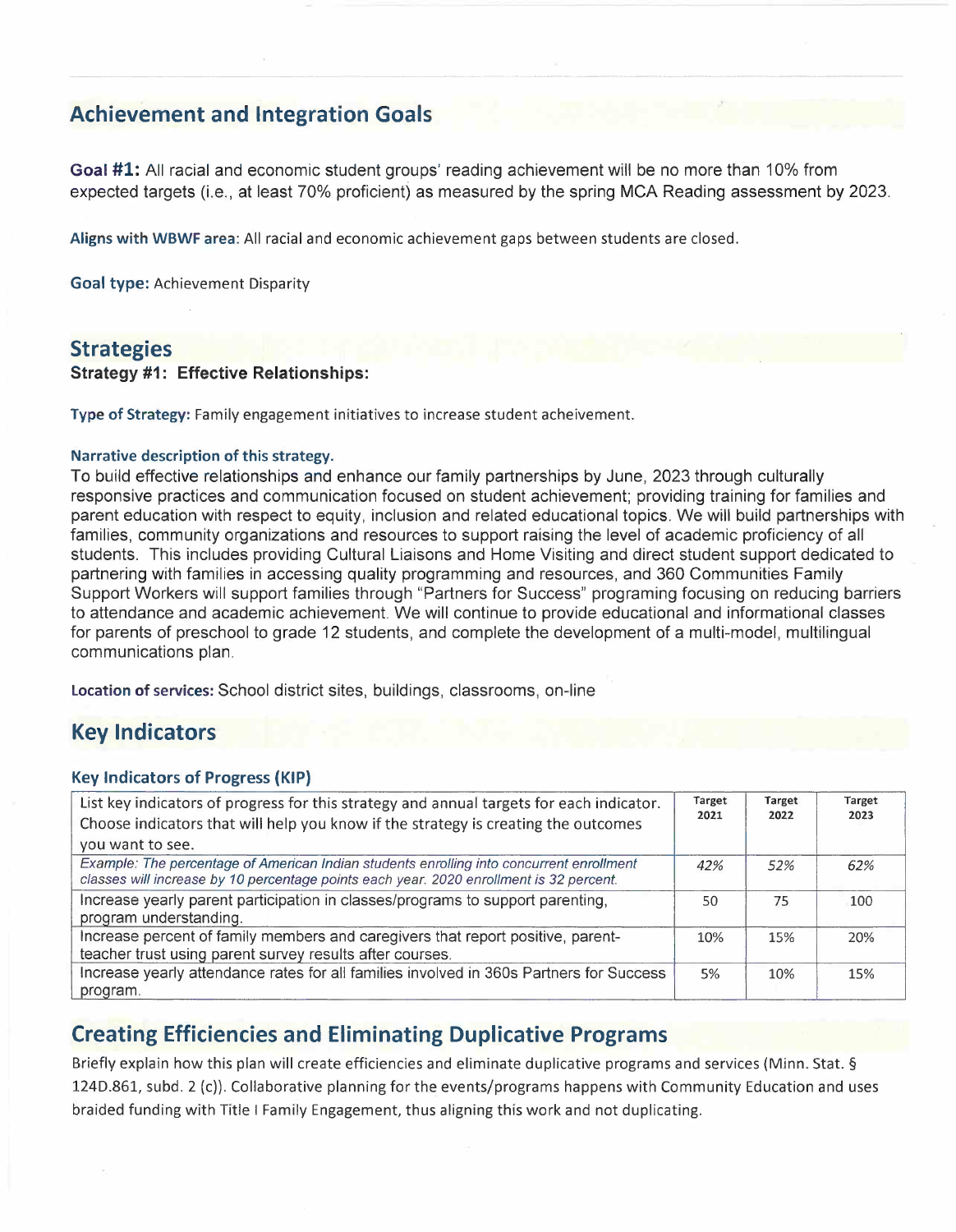## **Strategies**

#### **Strategy #2: Professional Development:**

**Type of Strategy:** Professional development opportunities focused on academic achievement of all students.

#### **Narrative description of this strategy.**

To provide culturally responsive professional development for all staff, and for teachers PreK-12 teachers and administrators to increase understanding of culturally responsive 18 coaching and curriculum development so that the instructional program promotes an intercultural mindset including cultural competency, implicit bias; restorative practices; and trauma-sensitive schools. Professional development (PD) resources and training will be provided for improving achievement of all students. Part-time equity 18 coaches work internally with teaching staff to create inclusive curriculum, ensuring 18 Standards/Practices, curriculum development happen through an equity lens. We continue our work and PD in support of Equal Opportunity Schools programming, helping to identify and support underserved students in rigorous coursework. We are the host of regional Seeking Educational Equity and Diversity (SEED) training offered yearly, with significant staff participation. Our system is developing the Multi-Tiered System of Support (MTSS) for both academic and social-emotional/behavior. PD to support Positive Behavior Intervention, trauma informed schools, restorative practices are part of this work. In addition, planned PD work includes Innocent Classroom training for all staff. Our district was the recipient of a 2 year, \$210,000 grant to implement training that includes implicit bias and stereotype threat, along with relationship building/restorative strategies, provided for all staff by the end of 2021.

**Location of services:** School district sites, buildings, classrooms, on-line, PD offsite opportunities

## **Key Indicators**

#### **Key Indicators of Progress (KIP)**

| List key indicators of progress for this strategy and annual targets for each indicator.<br>Choose indicators that will help you know if the strategy is creating the outcomes<br>you want to see. | Target<br>Score<br>2021 | <b>Target</b><br>Score<br>2022 | <b>Target</b><br>Score<br>2023 |
|----------------------------------------------------------------------------------------------------------------------------------------------------------------------------------------------------|-------------------------|--------------------------------|--------------------------------|
| Example: The percentage of American Indian students enrolling into concurrent enrollment<br>classes will increase by 10 percentage points each year. 2020 enrollment is 32 percent.                | 42%                     | 52%                            | 62%                            |
| 5Es Survey: Ambitious Instruction: Academic Press teachers expect students to do<br>their best and meet academic demands (baseline 47)                                                             | 52                      | 57                             | 62                             |
| 5Es Survey: Supportive environment: Student teacher trust - students and teachers<br>share a high level of trust and respect (baseline 75)                                                         | 78                      | 81                             | 84                             |
| 5Es Survey: Supportive environment: Academic personalism - teachers connect<br>with students in the classroom and support in achieving academic goals (baseline<br>44)                             | 47                      | 50                             | 53                             |

## **Creating Efficiencies and Eliminating Duplicative Programs**

Briefly explain how this plan will create efficiencies and eliminate duplicative programs and services (Minn. Stat. § 124D.861, subd. 2 (c)). Professional development planning is both a district wide and a site plan. Yearly cycles are documented and alignment is ensured across the district.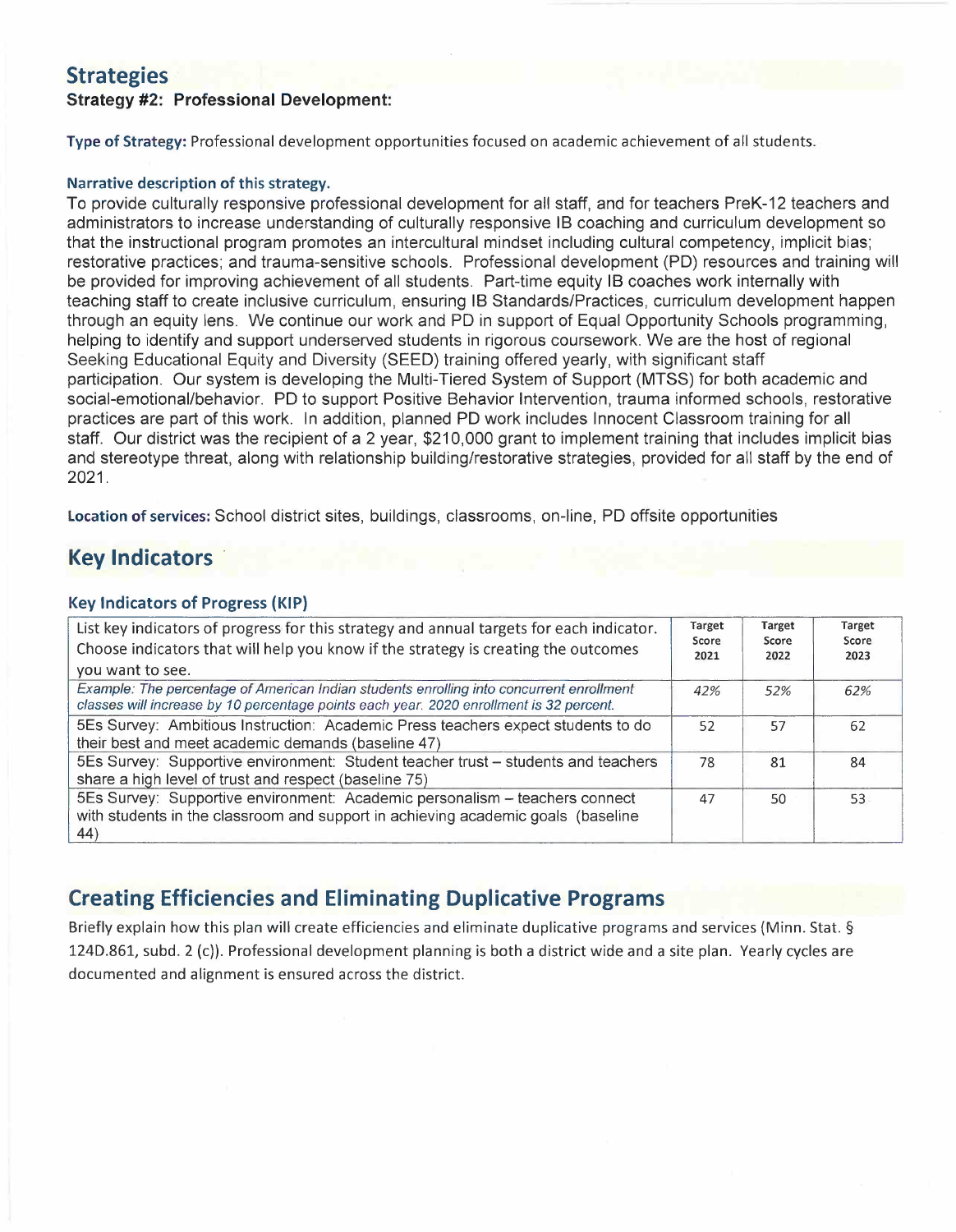## **Strategies**

#### **Strategy #3: Career/College Rigorous Coursework**

**Type of Strategy:** Career/college readiness and rigorous coursework for underserved students, including students enrolled in ALC.

#### **Narrative description of this strategy.**

To identify, enroll and support missing students in challenging career/college preparatory courses by supporting academic motivation and achievement of students from each race/ethnic/socio-economic subgroup at the same rate as their white peers. Working with Equal Opportunity Schools, identify missing students of color who could/should be enrolled in advanced International Baccalaureate courses. Enrollment in these courses should reflect our student body with all groups represented. This project works on exam pass rates, and includes related strategies of leadership, deep data, focused commitment and capacity building for teachers and students.

In addition, The Tri-District Center for Advanced Career Studies (CAPS) provides students an opportunity to explore a career of interest in more depth than in a traditional high school setting. Students spend a full year in classroom-based study as well as in internships in the career field of focus. Classroom-based learning, as well as the hands-on, immersive learning experience of internships, take place at host sites in the community. Students from the South St. Paul Public Schools, West. St. Paul-Mendota Heights-Eagan School District, and the Inver Grove Heights school district join together for this unique opportunity. Because West Saint Paul (a member of TriDistrict), and Saint Paul Public School are exploring the opportunity for students to participate in career exploration with career field exploration options for SPPS students which could include Business Entrepreneurship and Transportation, where students will have access to explore career fields that are not available to students in Saint Paul public schools. Partnering options for South St. Paul are also being explored.

**Location of services:** School district sites, buildings, classrooms, on-line, offsite opportunities

## **Key Indicators**

#### **Key Indicators of Progress (KIP)**

| List key indicators of progress for this strategy and annual targets for each indicator.<br>Choose indicators that will help you know if the strategy is creating the outcomes      | Target<br>2021      | <b>Target</b><br>2022 | Target<br>2023  |
|-------------------------------------------------------------------------------------------------------------------------------------------------------------------------------------|---------------------|-----------------------|-----------------|
| you want to see.                                                                                                                                                                    |                     |                       |                 |
| Example: The percentage of American Indian students enrolling into concurrent enrollment<br>classes will increase by 10 percentage points each year. 2020 enrollment is 32 percent. | 42%                 | 52%                   | 62%             |
| Close participation gaps for low income and students of color in IB Diploma Program<br>courses. (Target participation rate minus student group participation rate.)                 | Less<br>than<br>10% | Less<br>than $5%$     | 0%              |
| Close participation gaps for low income and students of color in TriDistrict CAPS<br>programming courses. (Target participation rate minus student group participation<br>rate.)    | baseline            | Less<br>than<br>10%   | Less than<br>5% |
| Increase 4-Year Graduation rate for subgroups                                                                                                                                       | 75%                 | 80%                   | 85%             |

*This data will be used to support evaluation of your plan {Minn. Stat.* § *1240.861, subd. 5).* 

## **Creating Efficiencies and Eliminating Duplicative Programs**

Briefly explain how this plan will create efficiencies and eliminate duplicative programs and services (Minn. Stat.§ 124D.861, subd. 2 (c)). Collaborative planning for the events/programs happens with Community Education and uses braided funding with Title I Family Engagement, thus aligning this work and not duplicating.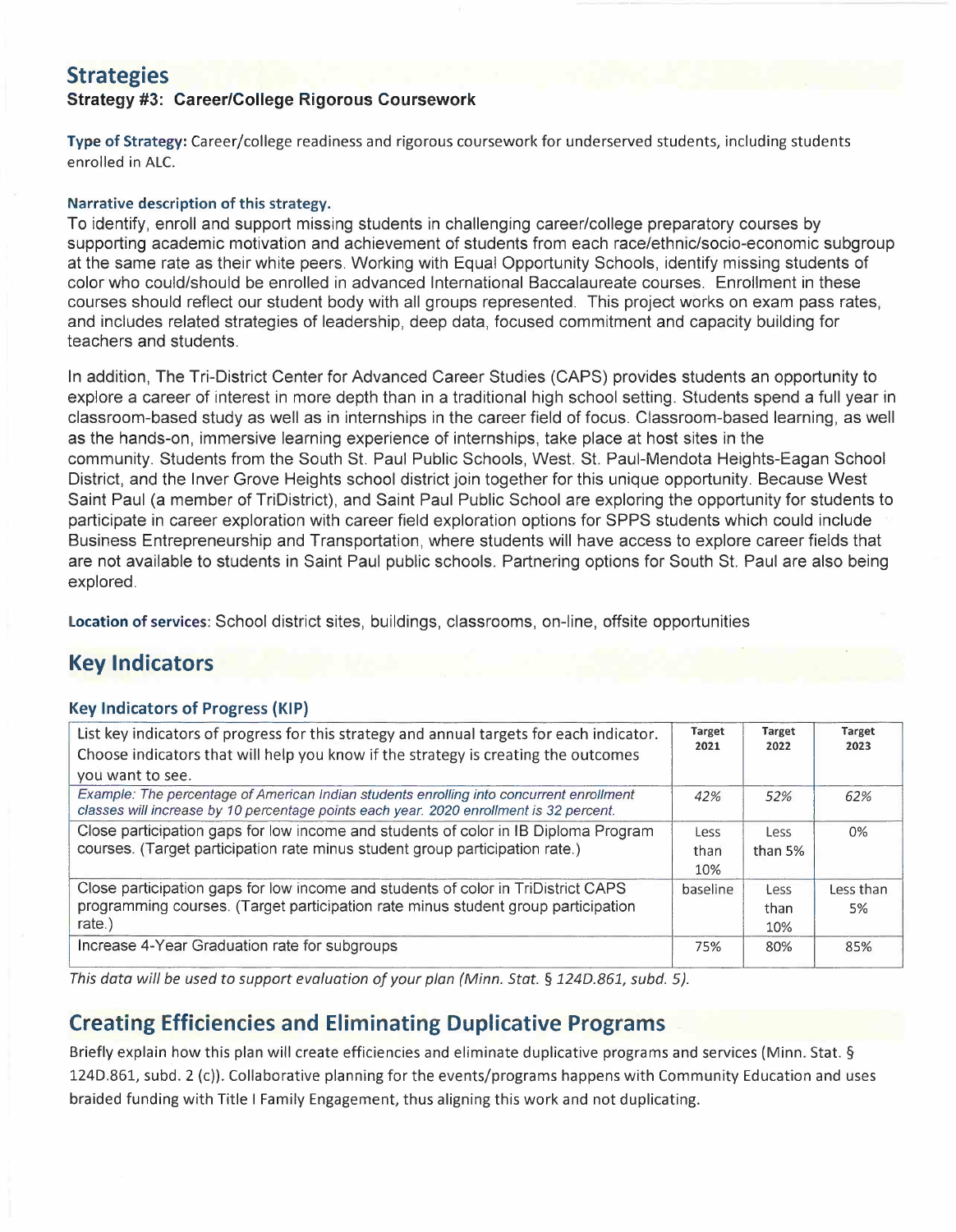## **Achievement and Integration Goals**

**Goal #2:** We will increase grade level access to participation in racially integrated learning groups/activities/opportunities from 3 grade levels in 2020 to 9 grade levels in 2023

**Aligns with WBWF area:** All racial and economic achievement gaps between students are closed.

**Goal type:** Integration

## **Strategies**

#### **Strategy #1: Student Participation/Leadership**

**Type of Strategy:** Innovative and integrated pre-K-12 learning environments.\* If you choose this, complete the Integrated Learning Environments section below.

**Integrated Learning Environments** (Minn. Stat. \$ 124D.861, subd. 1 (c)). If you chose *Innovative and integrated pre-K through grade 12 learning environments* as the strategy type above, your narrative description should describe how the different aspects of integrated learning environments listed below are part of that strategy:

- $\Box$  Uses policies, curriculum, or trained instructors and other advocates to support magnet schools,
- differentiated instruction, or targeted interventions.
- $\Box$  Provides school enrollment choices.
- x Increases cultural fluency, competency, and interaction.
- x Increases graduation rates.
- x Increases access to effective and diverse teachers.

#### **Narrative description of this strategy.**

To increase student participation in integrated learning, after school programs focusing on cultural understanding and leadership, we plan to increase the opportunities for students across grade levels to participate in after school options such as student affinity groups, Indigenous Leaders' Circle, Youth Executive Board, and increase access and attendance/participation at equity student leadership conferences. Participation in these activities focuses on cultural fluency, understanding self, cultural competence and positive peer interactions. This connectedness to school is a factor in affecting graduation rates. Faculty advisors for student affinity groups are generally more diverse than the rest of the teaching staff, thus increasing access to students.

**Location of services:** School district sites, buildings, classrooms, on line, offsite opportunities

## **Key Indicators**

#### **Key Indicators of Progress (KIP)**

| List key indicators of progress for this strategy and annual targets for each indicator.<br>Choose indicators that will help you know if the strategy is creating the outcomes<br>you want to see. | Target<br>2021 | <b>Target</b><br>2022 | Target<br>2023 |
|----------------------------------------------------------------------------------------------------------------------------------------------------------------------------------------------------|----------------|-----------------------|----------------|
| Example: The percentage of American Indian students enrolling into concurrent enrollment<br>classes will increase by 10 percentage points each year. 2020 enrollment is 32 percent.                | 42%            | 52%                   | 62%            |
| 5Es Survey: Annual increase in Supportive Environment area of Peer Support                                                                                                                         | 5%             | 10%                   | 15%            |
| 5Es Survey: Annual increase in Supportive Environment area of Safety                                                                                                                               | 5%             | 10%                   | 15%            |
| Increase student access each year by grade bands                                                                                                                                                   | $Gr 8-9$       | $Gr 6-7$              | $Gr 4-5$       |

*This data will be used to support evaluation of your plan (Minn. Stat.* § *1240.861, subd. 5).*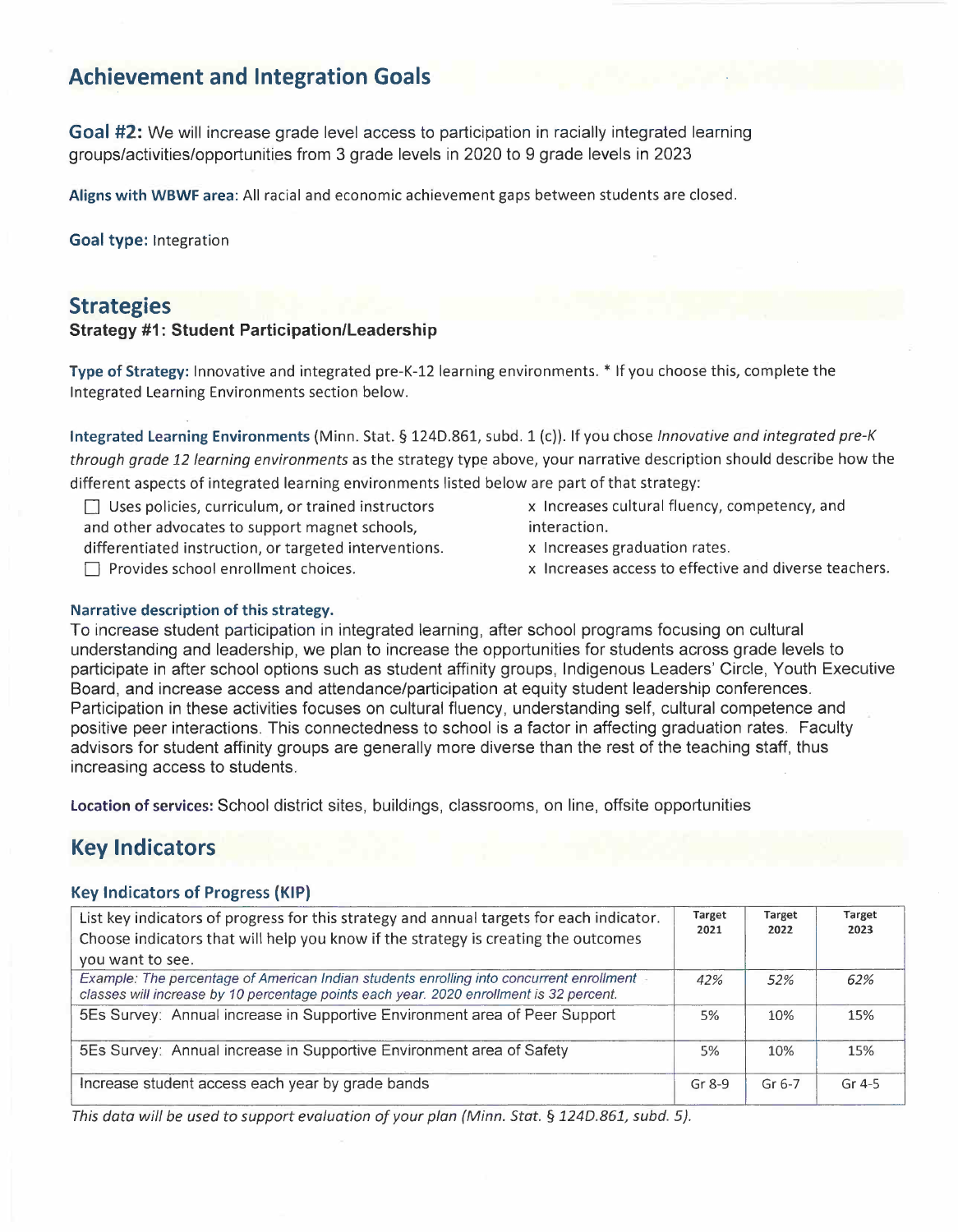## **Creating Efficiencies and Eliminating Duplicative Programs**

Briefly explain how this plan will create efficiencies and eliminate duplicative programs and services (Minn. Stat.§ 124D.861, subd. 2 (c)). With one secondary site, ECA activities and events are planned and aligned. Two elementary schools work together to coordinate efforts.

## **Strategies**

#### **Strategy #2: Integrated Learning Experiences**

**Type of Strategy:** Innovative and integrated pre-K-12 learning environments.\* If you choose this, complete the Integrated Learning Environments section below.

**Integrated Learning Environments** (Minn. Stat. § 124D.861, subd. 1 (c)). If you chose *Innovative and integrated pre-K through grade 12 learning environments* as the strategy type above, your narrative description should describe how the different aspects of integrated learning environments listed below are part of that strategy:

- Uses policies, curriculum, or trained instructors and other advocates to support magnet schools,
- differentiated instruction, or targeted interventions.
- **T** Provides school enrollment choices.
- x Increases cultural fluency, competency, and interaction.
- x Increases graduation rates.
- x Increases access to effective and diverse teachers.

#### **Narrative description of this strategy.**

To increase student participation in integrated, collaborative learning experiences, supporting growth and leadership in racial identity, leadership and advocacy. We will be offering programming that is deep, experiential and integrated learning opportunities so that more of our students can have firsthand collaborative, transformational learning experiences regarding race, critical thinking, research and advocacy. For example, offered through Equity Alliance, MN the Student Ethnic Studies Research Experience (SESRE) is an integrated, student advocacy driven learning experience around the Civil Rights Movement, that includes skill development and theory in conjunction with the University of Minnesota, in field research in the form of a travel/research experience, and curricula/artifact design. Students then come back to the school district, share their knowledge, and have an impact across our schools/community.

**Location of services:** School district sites, buildings, classrooms, on line, offsite opportunities, university campuses, field trips

## **Key Indicators**

#### **Key Indicators of Progress {KIP)**

| List key indicators of progress for this strategy and annual targets for each<br>indicator. Choose indicators that will help you know if the strategy is creating                      | <b>Target</b><br>2021 | Target<br>2022 | Target<br>2023 |
|----------------------------------------------------------------------------------------------------------------------------------------------------------------------------------------|-----------------------|----------------|----------------|
| the outcomes you want to see.                                                                                                                                                          |                       |                |                |
| Example: The percentage of American Indian students enrolling into concurrent<br>enrollment classes will increase by 10 percentage points each year. 2020 enrollment is<br>32 percent. | 42%                   | 52%            | 62%            |
| Increase participation in integrated learning programs                                                                                                                                 | baseline              | 10%            | 20%            |
| Pre and post assessments of students' cultural knowledge, understanding and<br>cross cultural problem solving skills with increase annually from baseline                              | 5%                    | 10%            | 15%            |
| Student presentations/curricular artifacts incorporated into scope and sequence                                                                                                        | One time              | Incorporated   | Used as        |
| of learning plans                                                                                                                                                                      | presentation          | into content   | objective      |
|                                                                                                                                                                                        |                       |                | $\mathsf{I}$   |
|                                                                                                                                                                                        |                       |                | learning       |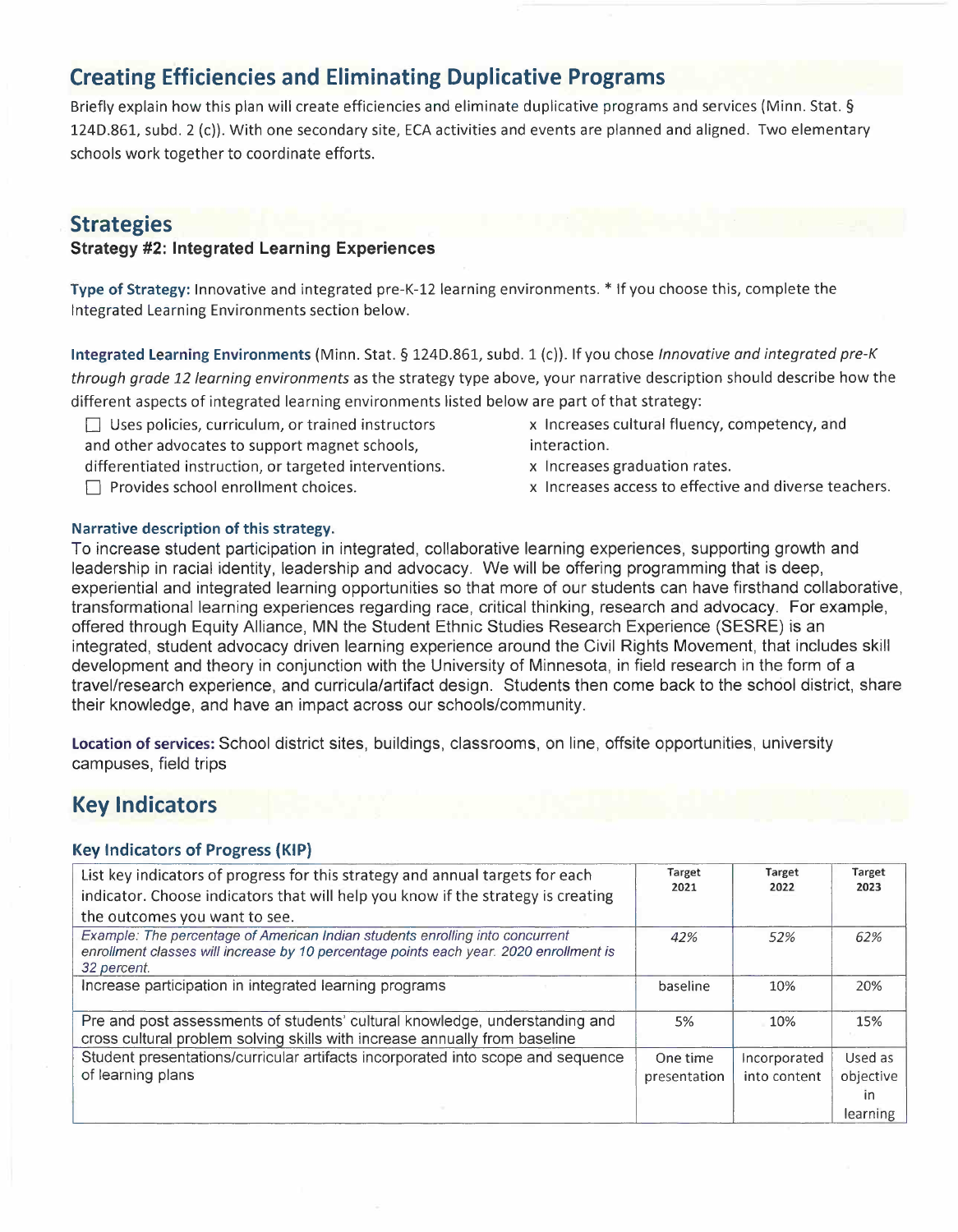*This data will be used to support evaluation of your plan (Minn. Stat.* § *1240.861, subd. 5).* 

## **Creating Efficiencies and Eliminating Duplicative Programs**

Briefly explain how this plan will create efficiencies and eliminate duplicative programs and services (Minn. Stat.§ 124D.861, subd. 2 (c)). Integrated learning experiences will be aligned to coursework and content across the grade levels.

## **Strategies**

#### **Strategy #3: 18 International Mindedness**

**Type of Strategy:** Innovative and integrated pre-K-12 learning environments.\* If you choose this, complete the Integrated Learning Environments section below.

**Integrated Learning Environments** (Minn. Stat. § 124D.861, subd. 1 (c)). If you chose *Innovative and integrated pre-K through grade 12 learning environments* as the strategy type above, your narrative description should describe how the different aspects of integrated learning environments listed below are part of that strategy:

 $\Box$  Uses policies, curriculum, or trained instructors and other advocates to support magnet schools,

differentiated instruction, or targeted interventions.

F Provides school enrollment choices.

x Increases cultural fluency, competency, and interaction.

x Increases graduation rates.

 $\Box$  Increases access to effective and diverse teachers.

#### **Narrative description of this strategy.**

The district's International Baccalaureate program from K-grade 10 include direct coaching and support for students to build a culture of international mindedness, with focus on inquiring, knowledgeable and caring young people, motivated for success including key-concepts of IB, student exhibition, and Personal Projects.

**Location of services:** School district sites, buildings, classrooms, on line, field trips

## **Key Indicators**

#### **Key Indicators of Progress (KIP)**

| List key indicators of progress for this strategy and annual targets for each indicator.<br>Choose indicators that will help you know if the strategy is creating the outcomes      | Target<br>2021 | Target<br>2022 | Target<br>2023 |
|-------------------------------------------------------------------------------------------------------------------------------------------------------------------------------------|----------------|----------------|----------------|
| you want to see.                                                                                                                                                                    |                |                |                |
| Example: The percentage of American Indian students enrolling into concurrent enrollment<br>classes will increase by 10 percentage points each year. 2020 enrollment is 32 percent. | 42%            | 52%            | 62%            |
| Increase in academic achievement                                                                                                                                                    | 2%             | 2%             | 2%             |
| Decrease in behavioral referrals                                                                                                                                                    | 10%            | 10%            | 10%            |
| Decrease in suspensions                                                                                                                                                             | 10%            | 10%            | 10%            |

*This data will be used to support evaluation of your plan (Minn. Stat.* § *1240.861, subd. 5).* 

## **Creating Efficiencies and Eliminating Duplicative Programs**

Briefly explain how this plan will create efficiencies and eliminate duplicative programs and services (Minn. Stat. § 124D.861, subd. 2 (c)). As an International Baccalaureate school district, our content and classwork is coordinated through our Department of Learning for an aligned, supported program.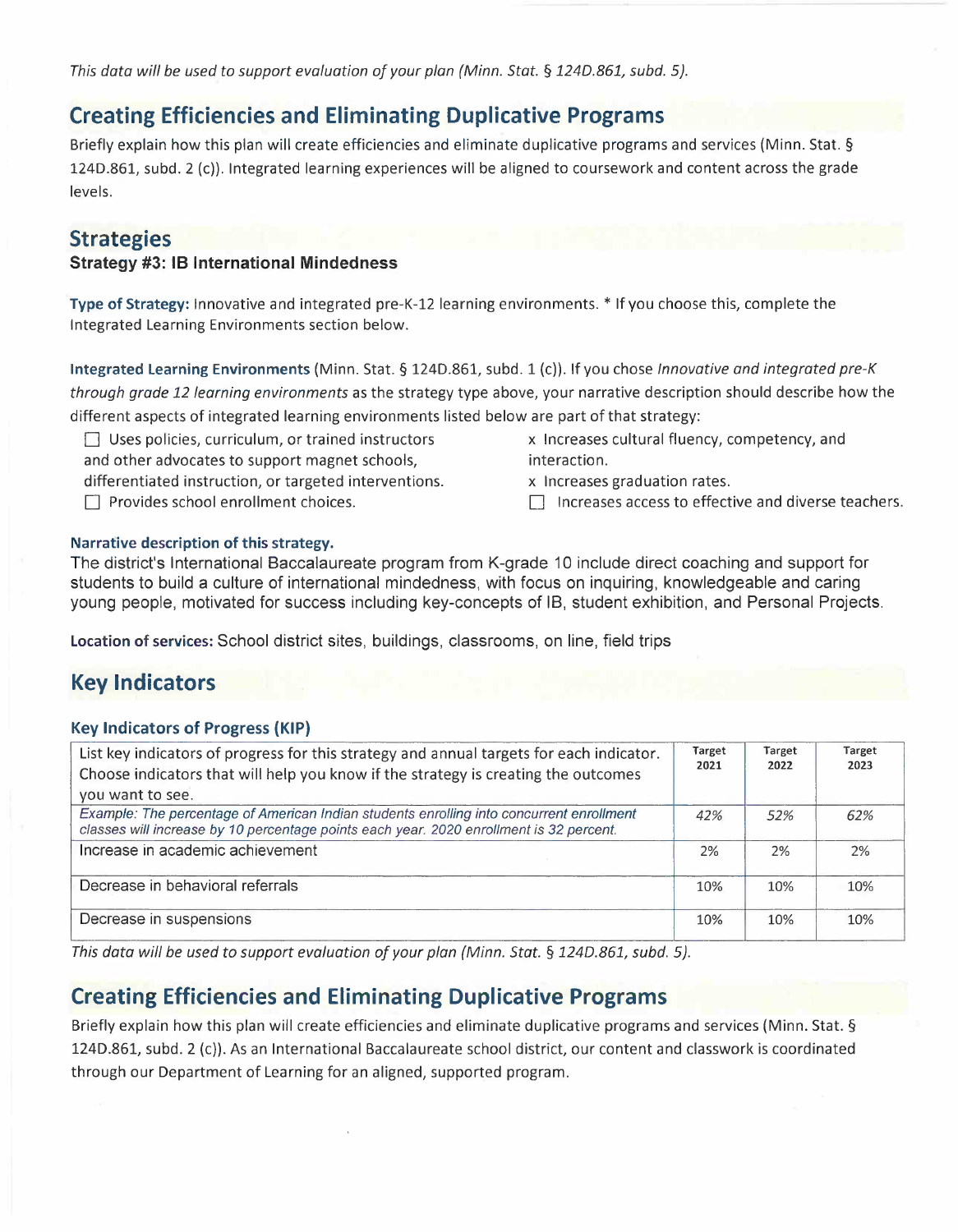## **Achievement and Integration Goals**

**Goal #3:** By June, 2023, develop and implement a comprehensive plan for recruitment, hiring and training and staff support practices aligned with the belief that all students benefit from working with educators from diverse backgrounds and perspectives that reflect the student body. The percent of teaching/administrative staff of color in South St. Paul Schools will increase from 4% in 2019-20 to 8% in 2022-23.

**Aligns with WBWF area:** All racial and economic achievement gaps between students are closed.

**Goal type:** Teacher Equity

## **Strategies**

#### **Strategy #1: Hiring/Recruitment**

**Type of Strategy:** Recruitment and retention of racially and ethnically diverse teachers and administrators.

#### **Narrative description of this strategy.**

Review hiring process and recruitment and alternative pathways to employment strategies to expand outreach and ensure culturally competent expectations and protocols. Review all elements of hiring processes including postings, job descriptions, online application process, interview protocol, references and background checks for culturally sensitivity and inclusiveness. Enhance recruitment efforts to expand outreach and attract more applicants with diverse backgrounds. Explore and refine alternative pathways for students and non-licensed staff to obtain credentials for teaching/administration, through Grow Your Own programs for high school students, and/or current non-licensed staff, including partnerships with Higher Education Partners, residencies or internships.

**Location of services:** School district offices, school sites, on line

## **Key Indicators**

#### **Key Indicators of Progress (KIP}**

| List key indicators of progress for this strategy and annual targets for each indicator.<br>Choose indicators that will help you know if the strategy is creating the outcomes<br>you want to see. | Target<br>2021 | Target<br>2022 | Target<br>2023 |
|----------------------------------------------------------------------------------------------------------------------------------------------------------------------------------------------------|----------------|----------------|----------------|
| Example: The percentage of American Indian students enrolling into concurrent enrollment<br>classes will increase by 10 percentage points each year. 2020 enrollment is 32 percent.                | 42%            | 52%            | 62%            |
| Develop process for ongoing cycle of review of hiring demographic data. Increase<br>percentage of people of color applying for district positions                                                  | baseline       | 5%             | 10%            |
| Increase student participation in "Grow Your Own" type programming in high school                                                                                                                  | baseline       | 5%             | 10%            |
| Increase staff participation in Higher Education partnerships for teaching/admin<br>degrees                                                                                                        | baseline       | 5%             | 10%            |

*This data will be used to support evaluation of your plan {Minn. Stat.* § *124D.861, subd. 5).*